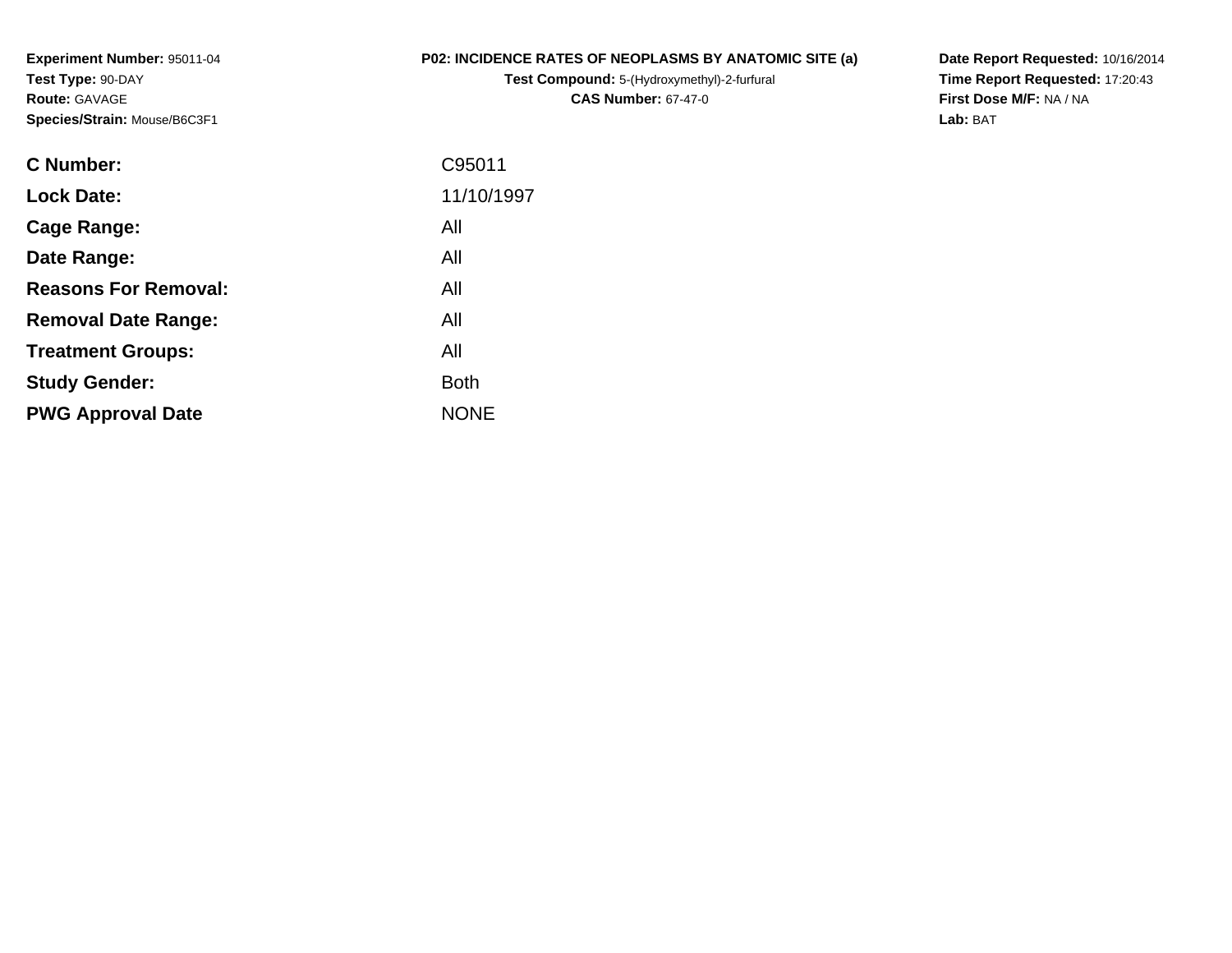**P02: INCIDENCE RATES OF NEOPLASMS BY ANATOMIC SITE (a)**

**Test Compound:** 5-(Hydroxymethyl)-2-furfural

**CAS Number:** 67-47-0

**Date Report Requested:** 10/16/2014**Time Report Requested:** 17:20:43**First Dose M/F:** NA / NA**Lab:** BAT

| <b>B6C3F1 Mouse MALE</b>                | 0 MG/KG | 47 MG/KG | 94 MG/KG | <b>MG/KG</b><br>188 | <b>MG/KG</b><br>375 | <b>MG/KG</b><br>750 |
|-----------------------------------------|---------|----------|----------|---------------------|---------------------|---------------------|
| <b>Disposition Summary</b>              |         |          |          |                     |                     |                     |
| <b>Animals Initially In Study</b>       | 10      | 10       | 10       | 10                  | 10                  | 10                  |
| <b>Early Deaths</b>                     |         |          |          |                     |                     |                     |
| <b>Survivors</b>                        |         |          |          |                     |                     |                     |
| <b>Natural Death</b>                    |         |          |          |                     |                     |                     |
| <b>Terminal Sacrifice</b>               | 10      | 10       | 10       | 10                  | 10                  | 9                   |
| <b>Animals Examined Microscopically</b> | 10      | 10       | 10       | 10                  | 10                  | 10                  |
| ALIMENTARY SYSTEM                       |         |          |          |                     |                     |                     |
| Esophagus                               | (10)    | (0)      | (0)      | (0)                 | (0)                 | (10)                |
| Gallbladder                             | (10)    | (0)      | (0)      | (0)                 | (0)                 | (9)                 |
| Intestine Large, Cecum                  | (10)    | (0)      | (0)      | (0)                 | (0)                 | (10)                |
| Intestine Large, Colon                  | (10)    | (0)      | (0)      | (0)                 | (0)                 | (10)                |
| Intestine Large, Rectum                 | (10)    | (0)      | (0)      | (0)                 | (0)                 | (10)                |
| Intestine Small, Duodenum               | (10)    | (0)      | (0)      | (0)                 | (0)                 | (10)                |
| Intestine Small, Ileum                  | (10)    | (0)      | (0)      | (0)                 | (0)                 | (10)                |
| Intestine Small, Jejunum                | (10)    | (0)      | (0)      | (0)                 | (0)                 | (10)                |
| Liver                                   | (10)    | (0)      | (0)      | (0)                 | (0)                 | (10)                |
| Pancreas                                | (10)    | (0)      | (0)      | (0)                 | (0)                 | (10)                |
| Salivary Glands                         | (10)    | (0)      | (0)      | (0)                 | (0)                 | (10)                |
| Stomach, Forestomach                    | (10)    | (0)      | (0)      | (0)                 | (0)                 | (10)                |
| Stomach, Glandular                      | (10)    | (0)      | (0)      | (0)                 | (0)                 | (10)                |
| CARDIOVASCULAR SYSTEM                   |         |          |          |                     |                     |                     |
| <b>Blood Vessel</b>                     | (10)    | (0)      | (0)      | (0)                 | (0)                 | (10)                |
| Heart                                   | (10)    | (0)      | (0)      | (0)                 | (0)                 | (10)                |
| <b>ENDOCRINE SYSTEM</b>                 |         |          |          |                     |                     |                     |
| <b>Adrenal Cortex</b>                   | (10)    | (0)      | (0)      | (0)                 | (0)                 | (10)                |

a - Number of animals examined microscopically at site and number of animals with lesion

b - Primary tumors: all tumors except metastatic tumors

**Experiment Number:** 95011-04

**Species/Strain:** Mouse/B6C3F1

**Test Type:** 90-DAY**Route:** GAVAGE

 $\overline{\phantom{0}}$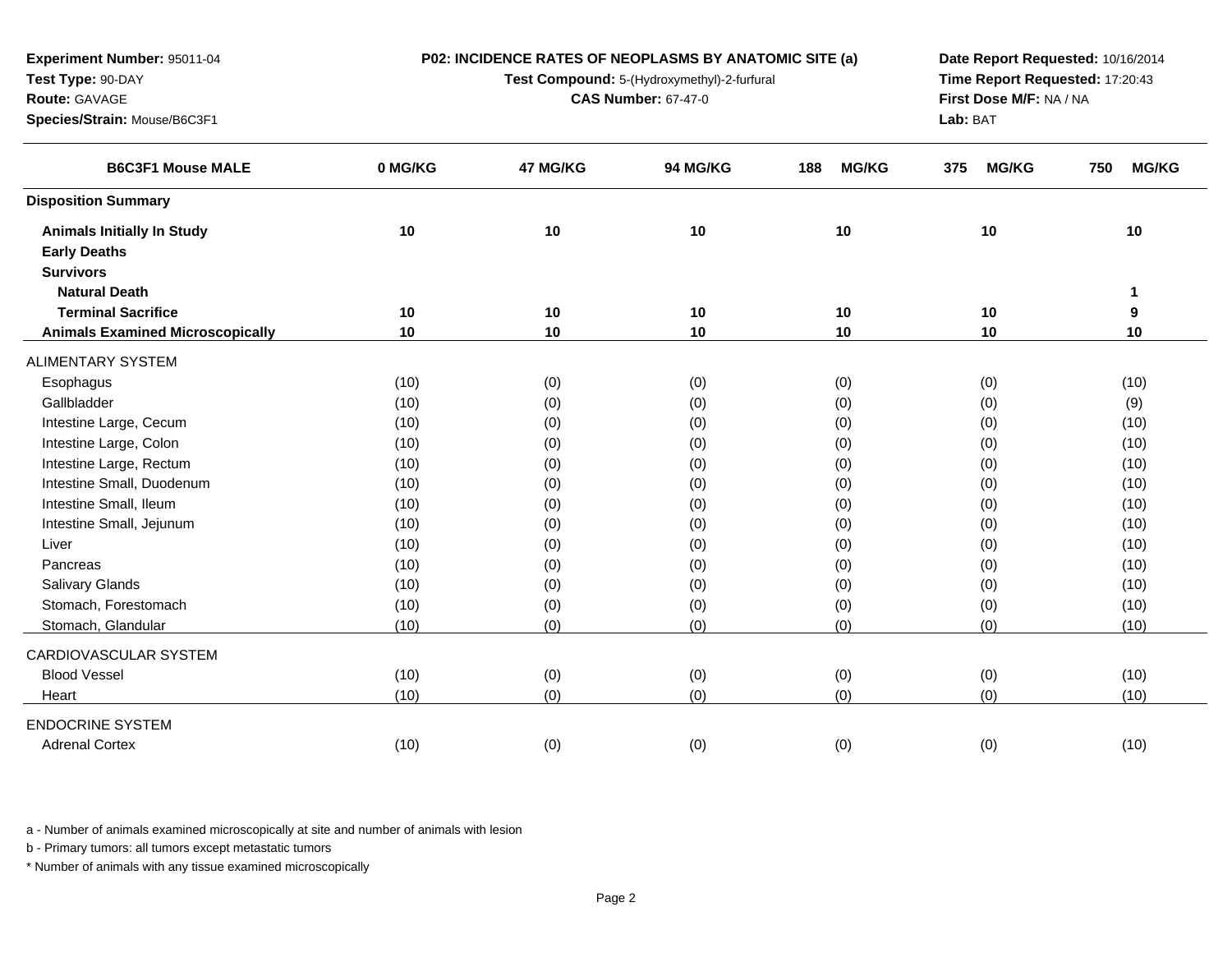| Experiment Number: 95011-04                                                        | P02: INCIDENCE RATES OF NEOPLASMS BY ANATOMIC SITE (a) |          |                                             |     |              |                                 | Date Report Requested: 10/16/2014 |     |              |  |  |
|------------------------------------------------------------------------------------|--------------------------------------------------------|----------|---------------------------------------------|-----|--------------|---------------------------------|-----------------------------------|-----|--------------|--|--|
| Test Type: 90-DAY                                                                  |                                                        |          | Test Compound: 5-(Hydroxymethyl)-2-furfural |     |              | Time Report Requested: 17:20:43 |                                   |     |              |  |  |
| Route: GAVAGE                                                                      |                                                        |          | <b>CAS Number: 67-47-0</b>                  |     |              |                                 | First Dose M/F: NA / NA           |     |              |  |  |
| Species/Strain: Mouse/B6C3F1<br><b>B6C3F1 Mouse MALE</b><br><b>Adrenal Medulla</b> |                                                        |          |                                             |     |              |                                 | Lab: BAT                          |     |              |  |  |
|                                                                                    | 0 MG/KG                                                | 47 MG/KG | 94 MG/KG                                    | 188 | <b>MG/KG</b> | 375                             | <b>MG/KG</b>                      | 750 | <b>MG/KG</b> |  |  |
|                                                                                    | (9)                                                    | (0)      | (0)                                         |     | (0)          |                                 | (0)                               |     | (10)         |  |  |
| Islets, Pancreatic                                                                 | (10)                                                   | (0)      | (0)                                         |     | (0)          |                                 | (0)                               |     | (10)         |  |  |
| Parathyroid Gland                                                                  | (8)                                                    | (0)      | (0)                                         |     | (0)          |                                 | (0)                               |     | (8)          |  |  |
| <b>Pituitary Gland</b>                                                             | (9)                                                    | (0)      | (0)                                         |     | (0)          |                                 | (0)                               |     | (9)          |  |  |
| <b>Thyroid Gland</b>                                                               | (10)                                                   | (0)      | (0)                                         |     | (0)          |                                 | (0)                               |     | (10)         |  |  |
| <b>GENERAL BODY SYSTEM</b><br>None                                                 |                                                        |          |                                             |     |              |                                 |                                   |     |              |  |  |
| <b>GENITAL SYSTEM</b>                                                              |                                                        |          |                                             |     |              |                                 |                                   |     |              |  |  |
| Epididymis                                                                         | (10)                                                   | (0)      | (0)                                         |     | (0)          |                                 | (0)                               |     | (10)         |  |  |
| <b>Preputial Gland</b>                                                             | (10)                                                   | (0)      | (0)                                         |     | (0)          |                                 | (0)                               |     | (10)         |  |  |
| Prostate                                                                           | (10)                                                   | (0)      | (0)                                         |     | (0)          |                                 | (0)                               |     | (10)         |  |  |
| Seminal Vesicle                                                                    | (10)                                                   | (0)      | (0)                                         |     | (0)          |                                 | (0)                               |     | (10)         |  |  |
| <b>Testes</b>                                                                      | (10)                                                   | (0)      | (0)                                         |     | (0)          |                                 | (0)                               |     | (10)         |  |  |
|                                                                                    |                                                        |          |                                             |     |              |                                 |                                   |     |              |  |  |
| <b>HEMATOPOIETIC SYSTEM</b>                                                        |                                                        |          |                                             |     |              |                                 |                                   |     |              |  |  |
| <b>Bone Marrow</b>                                                                 | (10)                                                   | (0)      | (0)                                         |     | (0)          |                                 | (0)                               |     | (10)         |  |  |
| Lymph Node, Mandibular                                                             | (10)                                                   | (0)      | (0)                                         |     | (0)          |                                 | (0)                               |     | (10)         |  |  |
| Lymph Node, Mesenteric                                                             | (10)                                                   | (0)      | (0)                                         |     | (0)          |                                 | (0)                               |     | (10)         |  |  |
| Spleen                                                                             | (10)                                                   | (0)      | (0)                                         |     | (0)          |                                 | (0)                               |     | (10)         |  |  |
| Thymus                                                                             | (10)                                                   | (0)      | (0)                                         |     | (0)          |                                 | (0)                               |     | (10)         |  |  |
| <b>INTEGUMENTARY SYSTEM</b>                                                        |                                                        |          |                                             |     |              |                                 |                                   |     |              |  |  |
| Skin                                                                               | (10)                                                   | (0)      | (0)                                         |     | (0)          |                                 | (0)                               |     | (10)         |  |  |
| MUSCULOSKELETAL SYSTEM                                                             |                                                        |          |                                             |     |              |                                 |                                   |     |              |  |  |
| Bone                                                                               | (10)                                                   | (0)      | (0)                                         |     | (0)          |                                 | (0)                               |     | (10)         |  |  |
| NERVOUS SYSTEM                                                                     |                                                        |          |                                             |     |              |                                 |                                   |     |              |  |  |
| <b>Brain</b>                                                                       | (10)                                                   | (0)      | (0)                                         |     | (0)          |                                 | (0)                               |     | (10)         |  |  |
|                                                                                    |                                                        |          |                                             |     |              |                                 |                                   |     |              |  |  |

b - Primary tumors: all tumors except metastatic tumors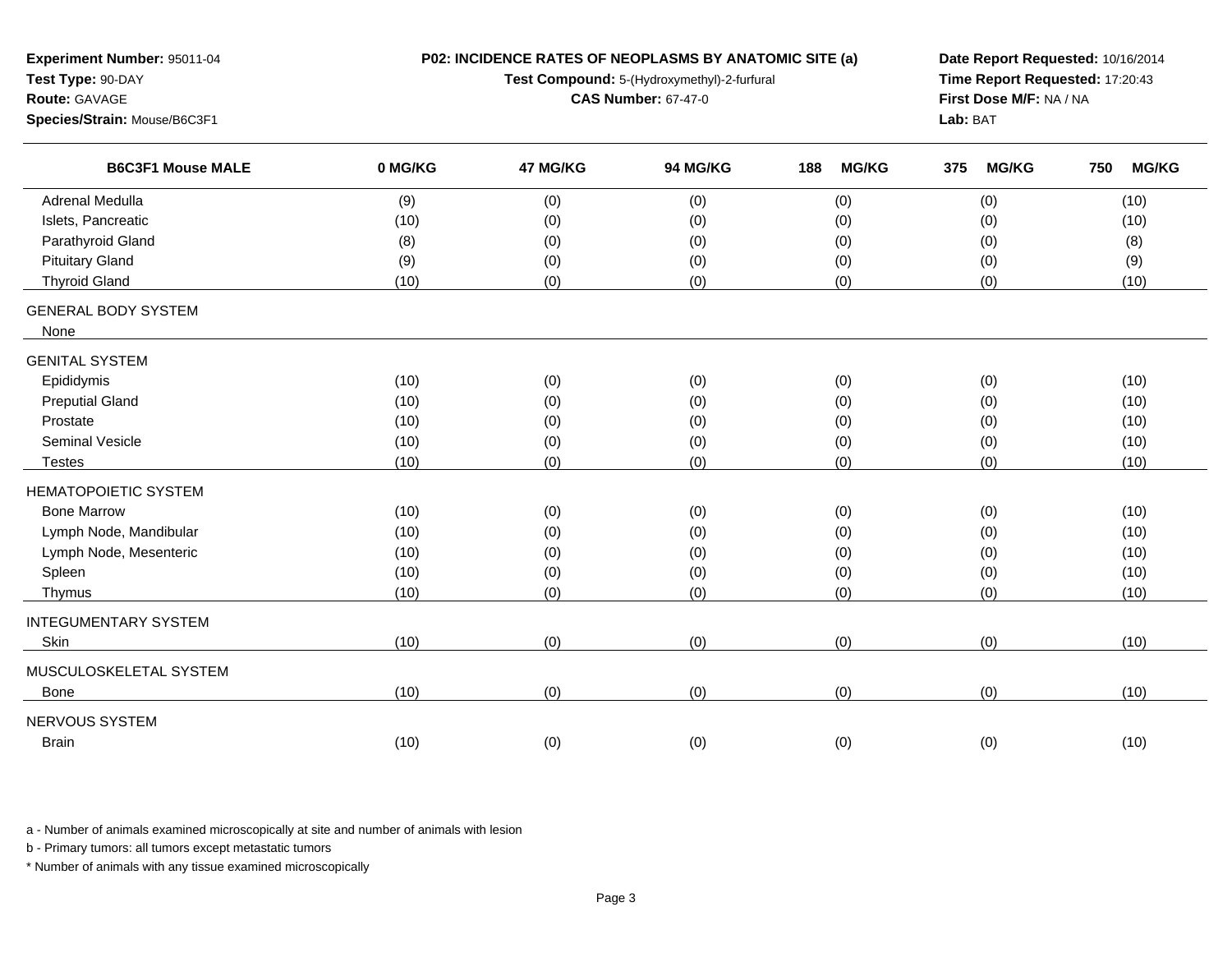| Experiment Number: 95011-04<br>Test Type: 90-DAY<br><b>Route: GAVAGE</b><br>Species/Strain: Mouse/B6C3F1 |         | P02: INCIDENCE RATES OF NEOPLASMS BY ANATOMIC SITE (a)<br>Test Compound: 5-(Hydroxymethyl)-2-furfural<br><b>CAS Number: 67-47-0</b> | Date Report Requested: 10/16/2014<br>Time Report Requested: 17:20:43<br>First Dose M/F: NA / NA<br>Lab: BAT |                     |                     |                     |
|----------------------------------------------------------------------------------------------------------|---------|-------------------------------------------------------------------------------------------------------------------------------------|-------------------------------------------------------------------------------------------------------------|---------------------|---------------------|---------------------|
| <b>B6C3F1 Mouse MALE</b>                                                                                 | 0 MG/KG | 47 MG/KG                                                                                                                            | <b>94 MG/KG</b>                                                                                             | 188<br><b>MG/KG</b> | <b>MG/KG</b><br>375 | <b>MG/KG</b><br>750 |
| <b>RESPIRATORY SYSTEM</b>                                                                                |         |                                                                                                                                     |                                                                                                             |                     |                     |                     |
| Lung                                                                                                     | (10)    | (0)                                                                                                                                 | (0)                                                                                                         | (0)                 | (0)                 | (10)                |
| Nose                                                                                                     | (10)    | (0)                                                                                                                                 | (0)                                                                                                         | (0)                 | (0)                 | (10)                |
| Trachea                                                                                                  | (10)    | (0)                                                                                                                                 | (0)                                                                                                         | (0)                 | (0)                 | (10)                |
| SPECIAL SENSES SYSTEM                                                                                    |         |                                                                                                                                     |                                                                                                             |                     |                     |                     |
| None                                                                                                     |         |                                                                                                                                     |                                                                                                             |                     |                     |                     |
| URINARY SYSTEM                                                                                           |         |                                                                                                                                     |                                                                                                             |                     |                     |                     |
| Kidney                                                                                                   | (10)    | (10)                                                                                                                                | (10)                                                                                                        | (10)                | (10)                | (10)                |
| <b>Urinary Bladder</b>                                                                                   | (10)    | (0)                                                                                                                                 | (0)                                                                                                         | (0)                 | (0)                 | (10)                |

b - Primary tumors: all tumors except metastatic tumors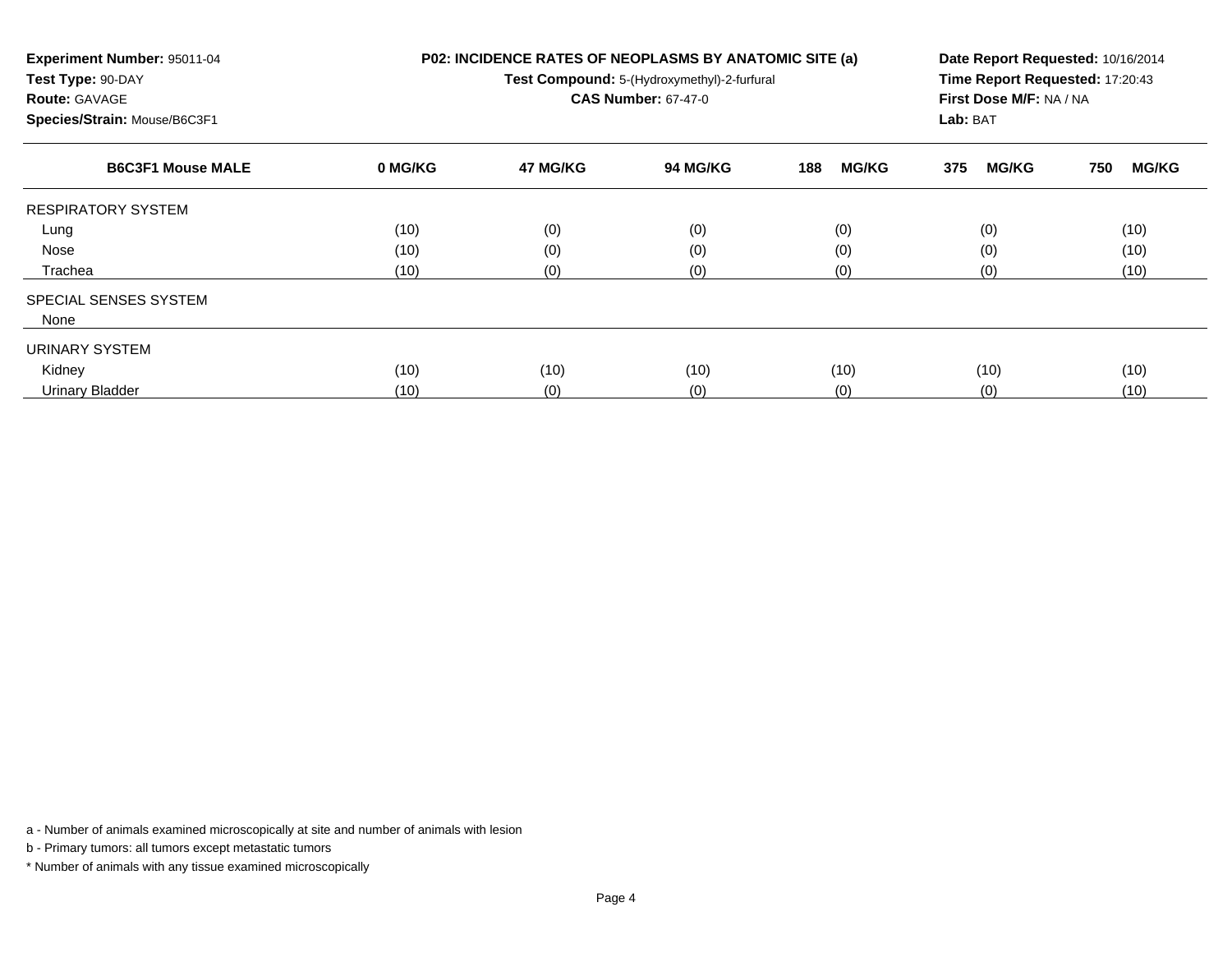| Experiment Number: 95011-04<br>Test Type: 90-DAY<br><b>Route: GAVAGE</b><br>Species/Strain: Mouse/B6C3F1 | <b>P02: INCIDENCE RATES OF NEOPLASMS BY ANATOMIC SITE (a)</b><br>Test Compound: 5-(Hydroxymethyl)-2-furfural<br><b>CAS Number: 67-47-0</b> |          |                 |     |              | Date Report Requested: 10/16/2014<br>Time Report Requested: 17:20:43<br>First Dose M/F: NA / NA<br>Lab: BAT |              |     |              |
|----------------------------------------------------------------------------------------------------------|--------------------------------------------------------------------------------------------------------------------------------------------|----------|-----------------|-----|--------------|-------------------------------------------------------------------------------------------------------------|--------------|-----|--------------|
| <b>B6C3F1 Mouse MALE</b>                                                                                 | 0 MG/KG                                                                                                                                    | 47 MG/KG | <b>94 MG/KG</b> | 188 | <b>MG/KG</b> | 375                                                                                                         | <b>MG/KG</b> | 750 | <b>MG/KG</b> |
| <b>Tumor Summary for MALE</b>                                                                            |                                                                                                                                            |          |                 |     |              |                                                                                                             |              |     |              |
| <b>Total Animals with Primary Neoplasms (b)</b><br><b>Total Primary Neoplasms</b>                        |                                                                                                                                            |          |                 |     |              |                                                                                                             |              |     |              |
| <b>Total Animals with Benign Neoplasms</b><br><b>Total Benign Neoplasms</b>                              |                                                                                                                                            |          |                 |     |              |                                                                                                             |              |     |              |
| <b>Total Animals with Malignant Neoplasms</b><br><b>Total Malignant Neoplasms</b>                        |                                                                                                                                            |          |                 |     |              |                                                                                                             |              |     |              |
| <b>Total Animals with Metastatic Neoplasms</b><br><b>Total Metastatic Neoplasms</b>                      |                                                                                                                                            |          |                 |     |              |                                                                                                             |              |     |              |
| <b>Total Animals with Malignant Neoplasms</b><br><b>Uncertain Primary Site</b>                           |                                                                                                                                            |          |                 |     |              |                                                                                                             |              |     |              |
| Total Animals with Neoplasms Uncertain -<br><b>Benign or Malignant</b>                                   |                                                                                                                                            |          |                 |     |              |                                                                                                             |              |     |              |
| <b>Total Uncertain Neoplasms</b>                                                                         |                                                                                                                                            |          |                 |     |              |                                                                                                             |              |     |              |

\*\*\*END OF MALE DATA\*\*\*

a - Number of animals examined microscopically at site and number of animals with lesion

b - Primary tumors: all tumors except metastatic tumors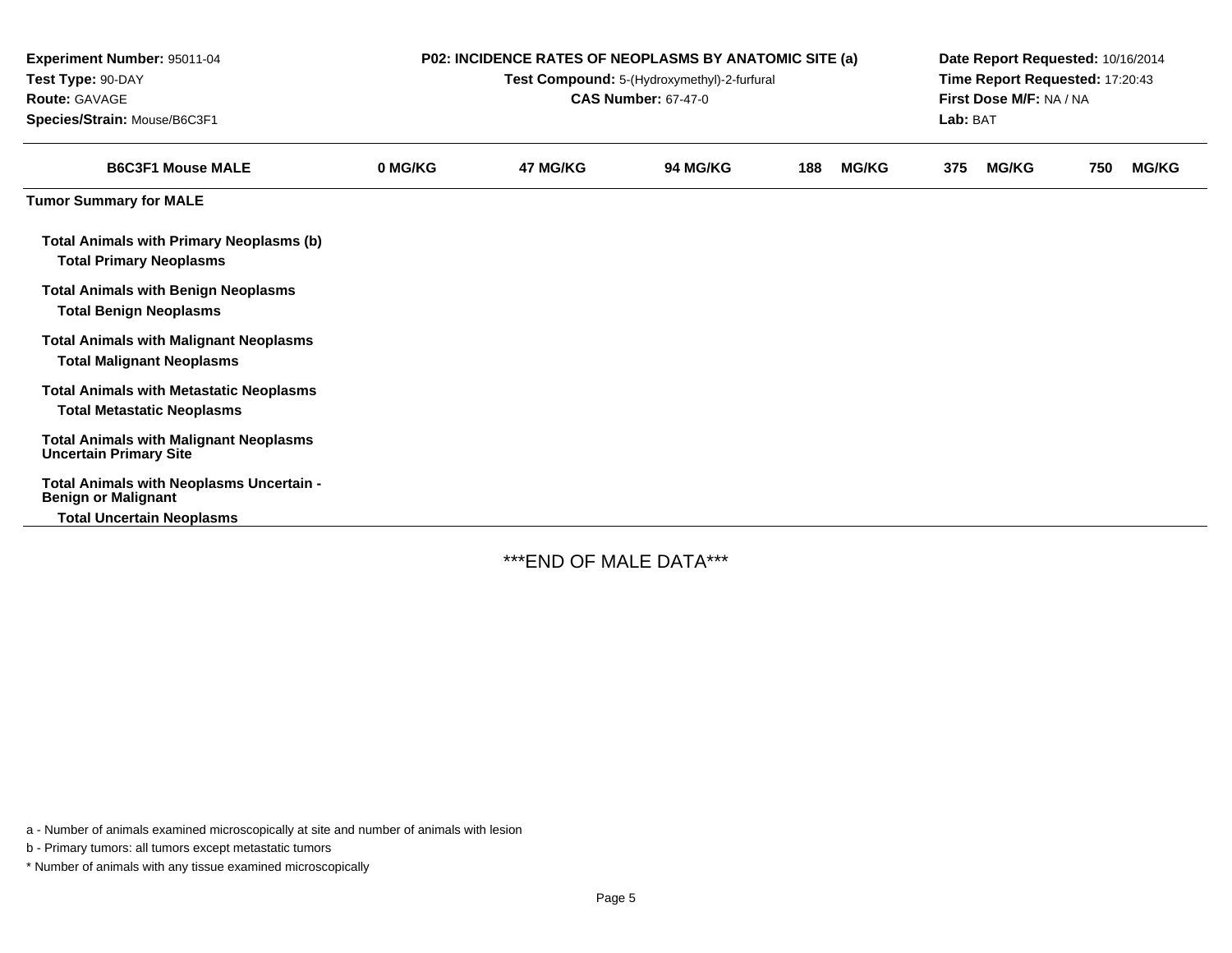**P02: INCIDENCE RATES OF NEOPLASMS BY ANATOMIC SITE (a)**

**Test Compound:** 5-(Hydroxymethyl)-2-furfural

**CAS Number:** 67-47-0

**Date Report Requested:** 10/16/2014**Time Report Requested:** 17:20:43**First Dose M/F:** NA / NA**Lab:** BAT

| <b>B6C3F1 Mouse FEMALE</b>              | 0 MG/KG | 47 MG/KG | 94 MG/KG | <b>MG/KG</b><br>188 | 375<br><b>MG/KG</b> | <b>MG/KG</b><br>750 |
|-----------------------------------------|---------|----------|----------|---------------------|---------------------|---------------------|
| <b>Disposition Summary</b>              |         |          |          |                     |                     |                     |
| <b>Animals Initially In Study</b>       | 10      | 10       | 10       | 10                  | 10                  | 10                  |
| <b>Early Deaths</b>                     |         |          |          |                     |                     |                     |
| <b>Natural Death</b>                    |         |          |          |                     | 1                   |                     |
| <b>Survivors</b>                        |         |          |          |                     |                     |                     |
| <b>Terminal Sacrifice</b>               | 10      | 10       | 10       | 10                  | 9                   | 10                  |
| <b>Animals Examined Microscopically</b> | 10      | 10       | 10       | 10                  | 10                  | 10                  |
| ALIMENTARY SYSTEM                       |         |          |          |                     |                     |                     |
| Esophagus                               | (10)    | (0)      | (0)      | (0)                 | (1)                 | (10)                |
| Gallbladder                             | (10)    | (0)      | (0)      | (0)                 | (0)                 | (10)                |
| Intestine Large, Cecum                  | (10)    | (0)      | (0)      | (0)                 | (1)                 | (10)                |
| Intestine Large, Colon                  | (10)    | (0)      | (0)      | (0)                 | (1)                 | (10)                |
| Intestine Large, Rectum                 | (10)    | (0)      | (0)      | (0)                 | (1)                 | (10)                |
| Intestine Small, Duodenum               | (10)    | (0)      | (0)      | (0)                 | (1)                 | (10)                |
| Intestine Small, Ileum                  | (10)    | (0)      | (0)      | (0)                 | (1)                 | (10)                |
| Intestine Small, Jejunum                | (10)    | (0)      | (0)      | (0)                 | (1)                 | (10)                |
| Liver                                   | (10)    | (0)      | (0)      | (0)                 | (1)                 | (10)                |
| Pancreas                                | (10)    | (0)      | (0)      | (0)                 | (1)                 | (10)                |
| Salivary Glands                         | (10)    | (0)      | (0)      | (0)                 | (1)                 | (10)                |
| Stomach, Forestomach                    | (10)    | (0)      | (0)      | (0)                 | (1)                 | (10)                |
| Stomach, Glandular                      | (10)    | (0)      | (0)      | (0)                 | (1)                 | (10)                |
| CARDIOVASCULAR SYSTEM                   |         |          |          |                     |                     |                     |
| <b>Blood Vessel</b>                     | (10)    | (0)      | (0)      | (0)                 | (1)                 | (10)                |
| Heart                                   | (10)    | (0)      | (0)      | (0)                 | (1)                 | (10)                |
| <b>ENDOCRINE SYSTEM</b>                 |         |          |          |                     |                     |                     |
| <b>Adrenal Cortex</b>                   | (10)    | (0)      | (0)      | (0)                 | (1)                 | (10)                |

a - Number of animals examined microscopically at site and number of animals with lesion

b - Primary tumors: all tumors except metastatic tumors

**Experiment Number:** 95011-04

**Species/Strain:** Mouse/B6C3F1

**Test Type:** 90-DAY**Route:** GAVAGE

 $\overline{\phantom{0}}$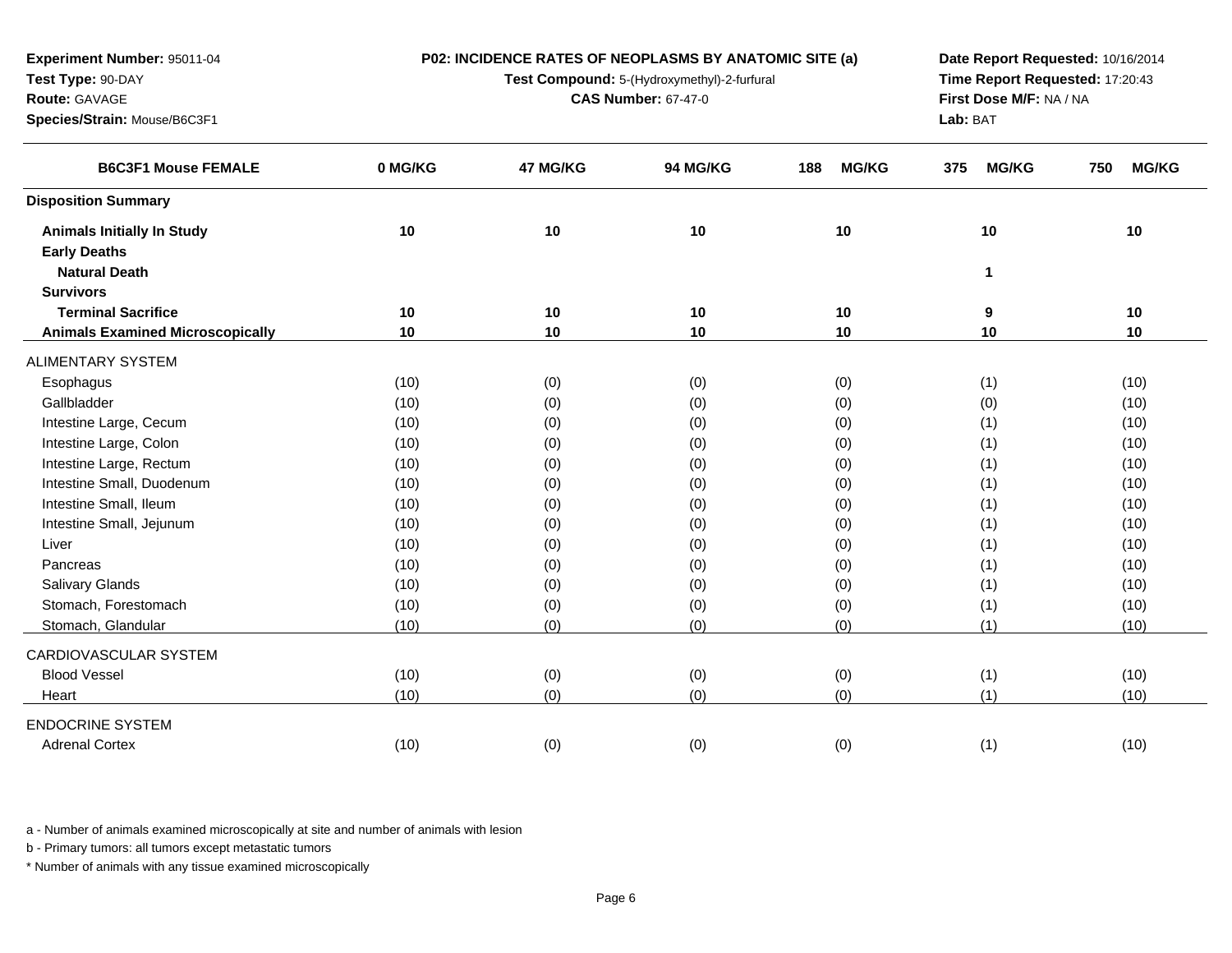| Experiment Number: 95011-04        |         | P02: INCIDENCE RATES OF NEOPLASMS BY ANATOMIC SITE (a) | Date Report Requested: 10/16/2014           |                     |                                 |                     |
|------------------------------------|---------|--------------------------------------------------------|---------------------------------------------|---------------------|---------------------------------|---------------------|
| Test Type: 90-DAY                  |         |                                                        | Test Compound: 5-(Hydroxymethyl)-2-furfural |                     | Time Report Requested: 17:20:43 |                     |
| Route: GAVAGE                      |         |                                                        | <b>CAS Number: 67-47-0</b>                  |                     | First Dose M/F: NA / NA         |                     |
| Species/Strain: Mouse/B6C3F1       |         |                                                        |                                             |                     | Lab: BAT                        |                     |
| <b>B6C3F1 Mouse FEMALE</b>         | 0 MG/KG | 47 MG/KG                                               | 94 MG/KG                                    | <b>MG/KG</b><br>188 | <b>MG/KG</b><br>375             | <b>MG/KG</b><br>750 |
| <b>Adrenal Medulla</b>             | (10)    | (0)                                                    | (0)                                         | (0)                 | (1)                             | (10)                |
| Islets, Pancreatic                 | (10)    | (0)                                                    | (0)                                         | (0)                 | (1)                             | (10)                |
| Parathyroid Gland                  | (5)     | (0)                                                    | (0)                                         | (0)                 | (0)                             | (7)                 |
| <b>Pituitary Gland</b>             | (10)    | (0)                                                    | (0)                                         | (0)                 | (1)                             | (10)                |
| <b>Thyroid Gland</b>               | (10)    | (0)                                                    | (0)                                         | (0)                 | (1)                             | (10)                |
| <b>GENERAL BODY SYSTEM</b><br>None |         |                                                        |                                             |                     |                                 |                     |
| <b>GENITAL SYSTEM</b>              |         |                                                        |                                             |                     |                                 |                     |
| <b>Clitoral Gland</b>              | (10)    |                                                        |                                             |                     | (1)                             | (10)                |
| Ovary                              | (10)    | (0)<br>(0)                                             | (0)<br>(0)                                  | (0)<br>(0)          | (1)                             | (10)                |
| Teratoma Benign                    |         |                                                        |                                             |                     | 1 (100%)                        |                     |
| <b>Uterus</b>                      | (10)    | (0)                                                    | (0)                                         | (0)                 | (1)                             | (10)                |
|                                    |         |                                                        |                                             |                     |                                 |                     |
| <b>HEMATOPOIETIC SYSTEM</b>        |         |                                                        |                                             |                     |                                 |                     |
| <b>Bone Marrow</b>                 | (10)    | (0)                                                    | (0)                                         | (0)                 | (1)                             | (10)                |
| Lymph Node, Mandibular             | (10)    | (0)                                                    | (0)                                         | (0)                 | (1)                             | (10)                |
| Lymph Node, Mesenteric             | (10)    | (0)                                                    | (0)                                         | (0)                 | (1)                             | (9)                 |
| Spleen                             | (10)    | (0)                                                    | (0)                                         | (0)                 | (1)                             | (10)                |
| Thymus                             | (10)    | (0)                                                    | (0)                                         | (0)                 | (1)                             | (10)                |
| <b>INTEGUMENTARY SYSTEM</b>        |         |                                                        |                                             |                     |                                 |                     |
| Mammary Gland                      | (10)    | (0)                                                    | (0)                                         | (0)                 | (1)                             | (10)                |
| Skin                               | (10)    | (0)                                                    | (0)                                         | (0)                 | (1)                             | (10)                |
| MUSCULOSKELETAL SYSTEM             |         |                                                        |                                             |                     |                                 |                     |
| <b>Bone</b>                        | (10)    | (0)                                                    | (0)                                         | (0)                 | (1)                             | (10)                |
| NERVOUS SYSTEM                     |         |                                                        |                                             |                     |                                 |                     |
| Brain                              | (10)    | (0)                                                    | (0)                                         | (0)                 | (1)                             | (10)                |
|                                    |         |                                                        |                                             |                     |                                 |                     |

b - Primary tumors: all tumors except metastatic tumors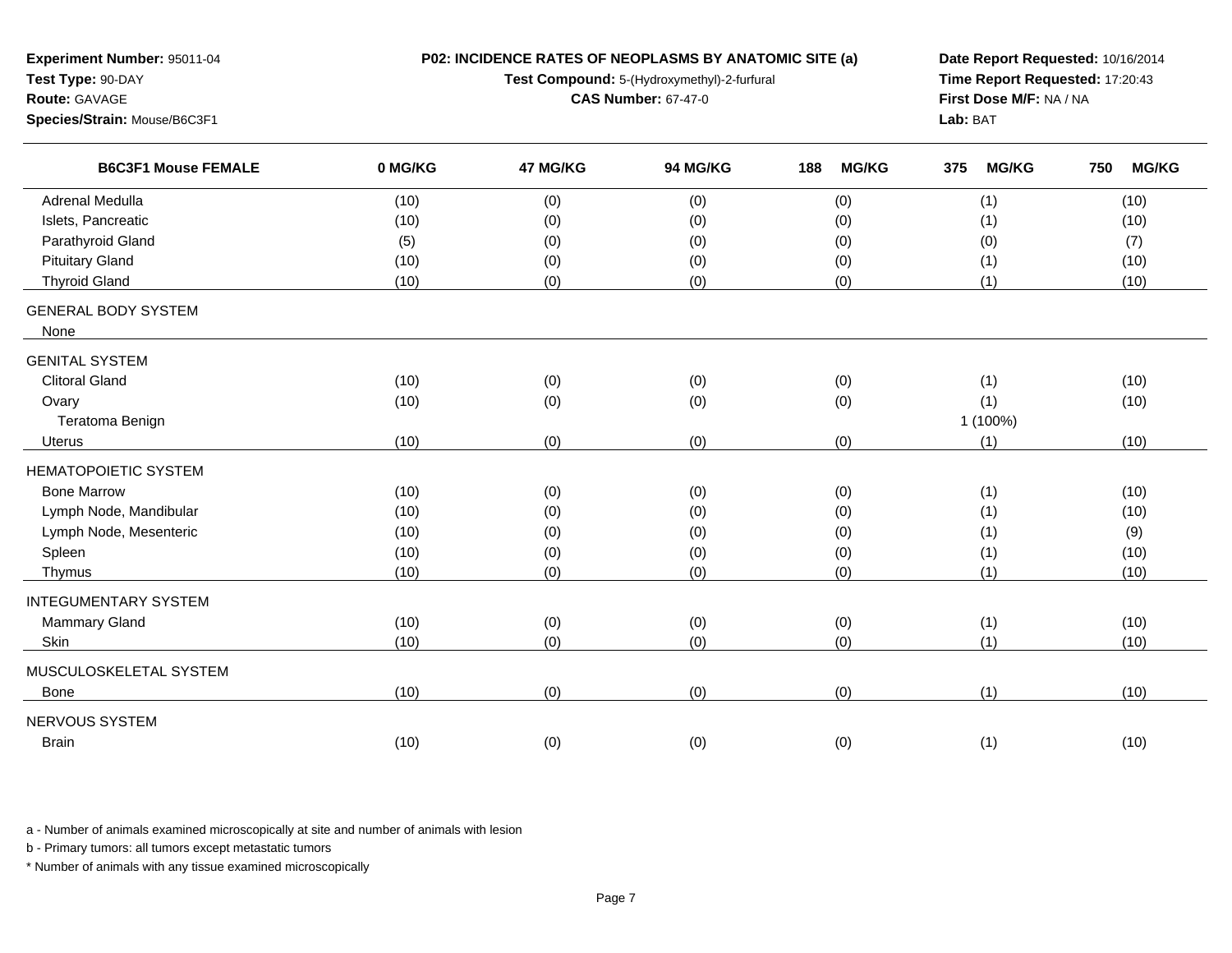| Experiment Number: 95011-04<br>Test Type: 90-DAY<br><b>Route: GAVAGE</b><br>Species/Strain: Mouse/B6C3F1 |         | P02: INCIDENCE RATES OF NEOPLASMS BY ANATOMIC SITE (a)<br>Test Compound: 5-(Hydroxymethyl)-2-furfural<br><b>CAS Number: 67-47-0</b> | Date Report Requested: 10/16/2014<br>Time Report Requested: 17:20:43<br>First Dose M/F: NA / NA<br>Lab: BAT |                     |                     |                     |
|----------------------------------------------------------------------------------------------------------|---------|-------------------------------------------------------------------------------------------------------------------------------------|-------------------------------------------------------------------------------------------------------------|---------------------|---------------------|---------------------|
| <b>B6C3F1 Mouse FEMALE</b>                                                                               | 0 MG/KG | 47 MG/KG                                                                                                                            | <b>94 MG/KG</b>                                                                                             | 188<br><b>MG/KG</b> | <b>MG/KG</b><br>375 | <b>MG/KG</b><br>750 |
| <b>RESPIRATORY SYSTEM</b>                                                                                |         |                                                                                                                                     |                                                                                                             |                     |                     |                     |
| Lung                                                                                                     | (10)    | (0)                                                                                                                                 | (0)                                                                                                         | (0)                 | (1)                 | (10)                |
| Nose                                                                                                     | (10)    | (0)                                                                                                                                 | (0)                                                                                                         | (0)                 | (1)                 | (10)                |
| Trachea                                                                                                  | (10)    | (0)                                                                                                                                 | (0)                                                                                                         | (0)                 | (1)                 | (10)                |
| SPECIAL SENSES SYSTEM                                                                                    |         |                                                                                                                                     |                                                                                                             |                     |                     |                     |
| None                                                                                                     |         |                                                                                                                                     |                                                                                                             |                     |                     |                     |
| URINARY SYSTEM                                                                                           |         |                                                                                                                                     |                                                                                                             |                     |                     |                     |
| Kidney                                                                                                   | (10)    | (10)                                                                                                                                | (10)                                                                                                        | (10)                | (10)                | (10)                |
| <b>Urinary Bladder</b>                                                                                   | (10)    | (0)                                                                                                                                 | (0)                                                                                                         | (0)                 | (1)                 | (10)                |

b - Primary tumors: all tumors except metastatic tumors